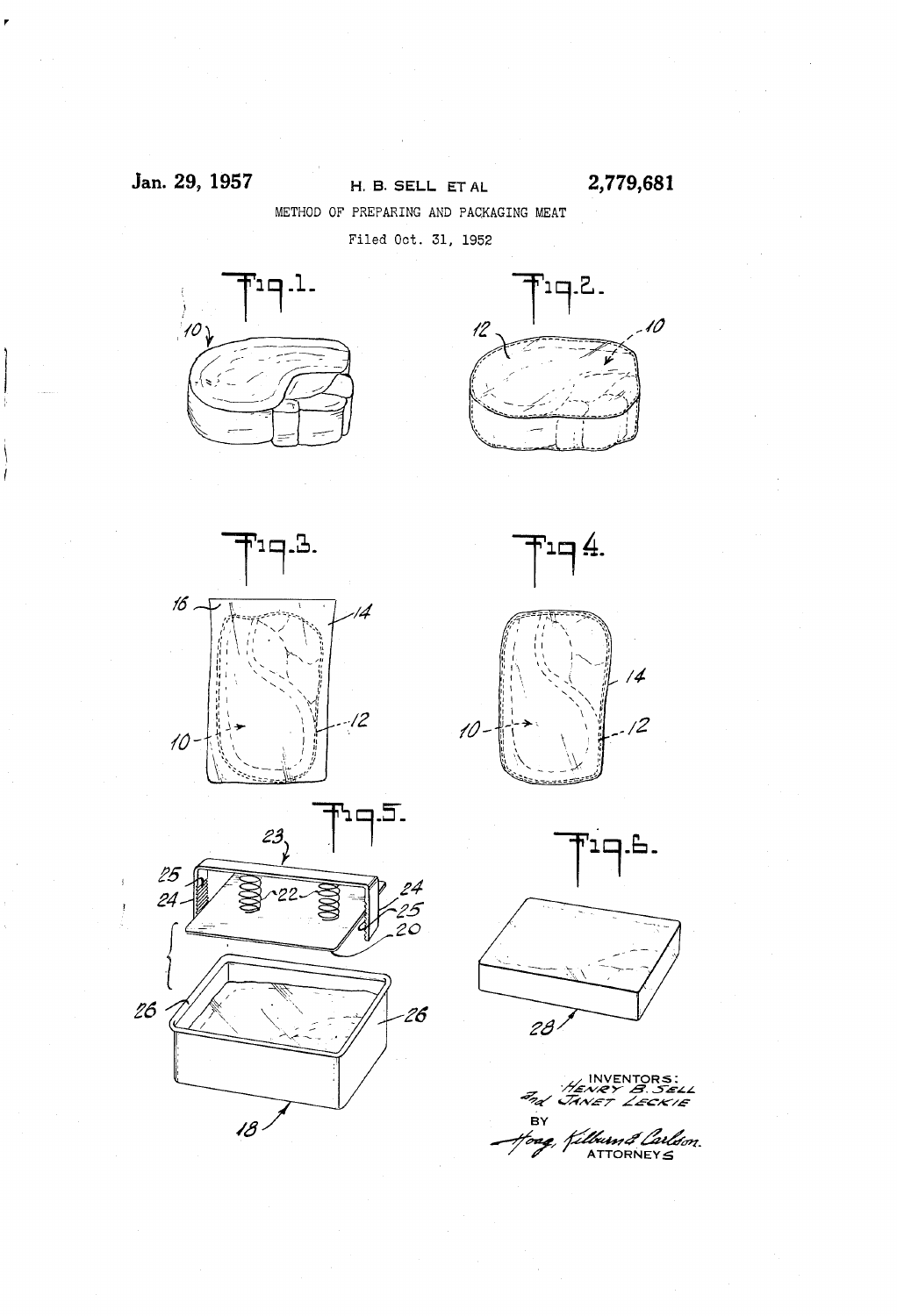## United States Patent Office 2,779,681

# 2,779,681

O

65

2,779,681

1

### METHOD OF PREPARING AND PACKAGING MEAT

Henry B. Sell, New York, N.Y., and Janet Leckie, Fair field, Conn., assignors to Sell's Specialties, Inc., New York, N. Y., a corporation of New York

Application October 31, 1952, Serial No. 317,986

6 Claims. (C. 99-174)

This invention relates to a new article comprising food and particularly meat in a sealed envelope, and to a process of preparing food and particularly meat for refrigerator storage. This application is a continuation in-part of our co-pending application Serial No. 103,204, filed July 6, 1949, now abandoned. 20

Parcels embodying our invention have been successfully prepared comprising a wide variety of foods and particularly meats including whole turkeys and chickens, beef, veal, ground meat, fresh ham and food mixtures including a large percentage of meat and known in the trade, as "chili meat" and "spaghetti meat."

ing our invention a whole fowl such as turkey or chicken may be employed without removing the meat from the 30 skeleton. Instead some of the rib bones of the fowl are broken and it is trussed before it and its sealed envelope are compacted to predetermined shape. Other meats, such as roast beef are first boned and then compacted as will be described.

35 An object of the invention is to provide parcels of food adapted for storage in a refrigerator.<br>Another object of the invention is to provide a process

and product by means of which a maximum of meat may be stored in a given storage space.

Another object of the invention is to provide an improved process whereby a supply of food to be used from time to time may be efficiently prepared in a mass cooking operation and stored in a refrigerator. 40

Another object of the invention is to provide food in 45 units substantially equal in volume and in a way which simplifies inventory and bookkeeping control.

Another object of the invention is to provide food for storage in hygenic ready-to-eat condition.

Other objects of the invention will be in part obvious  $50$ or in part pointed out hereinafter.

The invention accordingly consists in the features of construction, combinations of elements, arrangements of parts, and in the several steps and relation and order of all as will be pointed out in the following description, and the scope of the application of which will be indicated in the following claims. each of said steps to one or more of the others thereof, 55

cated in the following claims.<br>The invention will best be understood if the following description is read in connection with the drawings, in 60 which,<br>Figure 1 is a perspective view of a volume of meat to

be processed:

Figure 2 is a view similar to Figure 1 but showing the meat enclosed in a wrapper,

Figure 3 is an elevational view showing the wrapped<br>meat after insertion in a plastic bag;<br>Figure 4 is a view similar to Figure 3 but showing the<br>assembly after the bag has been shrunk;

a meat mold including compacting cover; and Figure 5 is an exploded view showing in perspective  $70$ 

Figure 6 is a perspective view showing the final molded

2 product comprising the sealed plastic bag and its con

By way of illustration the invention is described herein<br>in connection with a roast of beef. We take a quarter of roast beef and first bone it, and then take off the excess fat, after which the meat is cut into volumes of approximately ten pounds each. An individual volume, 10, is then, preferably, but not recessarily, heated and partly cooked. In the case of solid meat it is seared to keep in the meat juices and brown its exterior. In the case of ground meats they are partly cooked in a kettle at boiling temperature. Next, after salting and compacting the volume of meat, we wrap it in a wrapping of parchment paper 12 such as Patapar. The volume of meat 10 with its covering of parchment 12 wrapped tightly therearound is next inserted in a moisture proof flexible envelope  $14$  and the envelope is then sealed along the line 16, Figure 3.

are commercially available, and the method of making The envelope 14 is preferably one formed from molecularly oriented shrinkable film of plastic polymer. We have had very good results using plastic envelopes made from film which is a stretched oriented copolymer of vinylidene chloride and vinyl chloride. Such envelopes are commercially available, and the method of making such film and the resulting product is fully disclosed in United States. Patents No. 2,183,602, No. 2,205,449, No. 2,233,442, No. 2,235,782, No. 2,309,370, No. 2,320,112, No. 2,329,571, No. 2,340,834, No. 2,390,035, No. 2,409,- 521, and No. 2,452,080. A plastic envelope of said kind ed temperature when it shrinks substantially and thereafter remains set and is not susceptible to renewed stretching and shrinking. The shrinking action com mences at temperatures substantially above room tem perature and in the case of envelopes made of the film disclosed in said patents this effect is obtained to the greatest degree within a range of temperatures from approximately 200 to 210° F. However, we have found that the lower limit of the temperature range wherein shrinking is obtained is not altogether definite but for our purpose may be defined as being near, or on the

The parchment wrapped meat is inserted in the moisture-proof shrinkable envelope, the one selected being of a size to closely fit around the meat and open at only one end and the air is evacuated from the envelope, as by attaching it to a vacuum pump, thus collapsing the envelope around the wrapped meat, and the envelope is hermetically sealed, a straight line of seal 16 being shown in Figure 3 by way of illustration, close to the top of the wrapped meat therein but allowing for shrinkage of the envelope.

The sealed envelope and contents is then heated to a temperature sufficient to shrink the envelope thus causing it to fit around the parchment wrapped meat tightly. like an outer skin, the shrunken envelope thus holding the parchment tightly against the meat. It is desirable to perform the heating of the envelope for the shrinking step quickly. While other ways of heating it may be employed we prefer to dip the sealed envelope and its contents into a vessel containing water heated to a temperature on the order of  $175^{\circ}$  F., or higher.

The step of heating the flexible envelope also constitutes a second preheating step, aiding in maintaining the uniform heating obtained by the initial preheating and cooking step. Following the shrinking of the envelope the sealed

envelope  $14$  and its contents are placed in a metal container  $18$  which serves as a mold, to shape the assembly of envelope and contents, as well as a cooking vessel. and therefore should have the length and width desired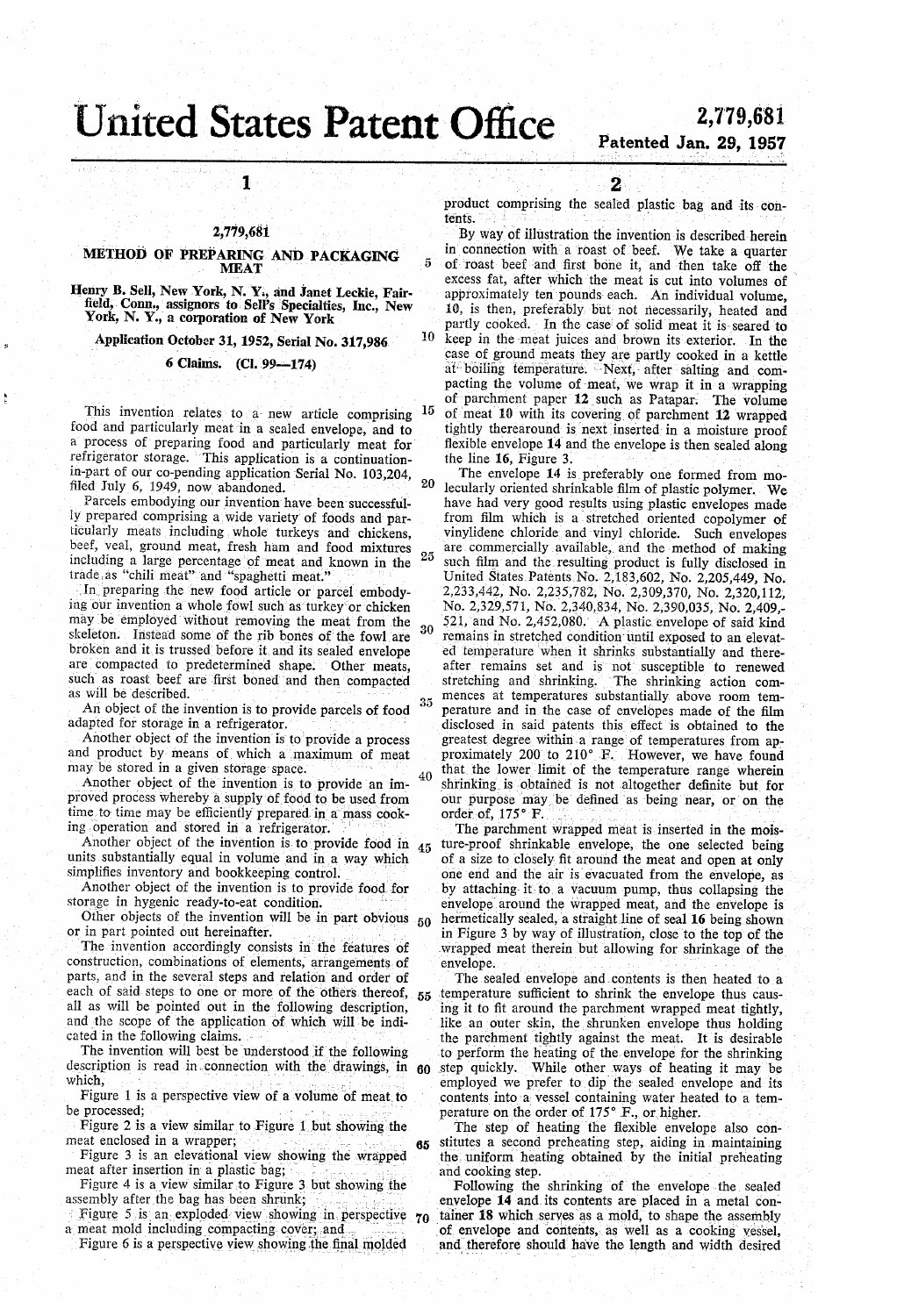5

<sup>3</sup> for the resulting unit product. Next the compacting member 20, which is part of the molding apparatus but is not intended to be a cover for the mold 18 in the sense of sealing the member 18 or providing a closure over the meat within the member 18, is forced down on the assembly of the meat and its envelope 14 until the assembly assumes the shape of the mold and is substantially free of voids. For forcing down the compacting member 20 a pressure machine (not shown) may be em ployed which presses down on the springs  $22$  shown ex- 10 tending upwardly from member 20 thereby forcing mem ber 20 yieldingly down onto the contents of the mold and thereby flattening out said contents until it has a Smooth level Surface on top as well as on its sides and on its bottom. As the member 20 is being forced downward  $\frac{15}{2}$ the clamp members 24, which are the legs of an inverted U-shaped member 23, are moving downwardly over the turned over upper edge 26 of the mold, and by engage ment of their teeth 25 with said edge of the mold serve during the cooking operation and until released following the cooking operation. to hold the cover in the desired compacting position 20

It is desirable in order to obtain the best results that all the steps of the process and particularly the steps of inserting the envelope and its contents in a mold, the compacting of the meat by lowering the member 20 within the mold, and the placing of the mold in an open cook ing vessel, follow as speedily as possible after the heat treatment of the envelope to shrink it in order to take advantage of the preheating steps described above, there- 30 by reducing the period of time required for the cooking and sterilizing step, and causing the meat to be more uni formly cooked than is the case when the meat is cold at the beginning of the cooking operation in which case the outside of the meat reaches the cooking temperature 35 much quicker than the inside of the meat with the result that the meat is apt to be overdone on the outside and underdone on the inside. 25

After the compacting step member 20 is in place and in an open cooking vessel, which desirably is large enough to take several molds 18 simultaneously, and which contains sufficient water to cover the mold or molds<br>therein. Since a compacting member 20 does not protherein. Since a compacting member 20 does not provide a seal between itself and the side and end walls of  $45$ the mold 18 the water comes into direct contact with the envelope 14 comprising the assembly of envelope and contents within the mold. The water is heated to a temperature on the order of  $180^\circ$  F., if it is desired to heat perature on the order of 180° F., if it is desired to heat the interior of the meat to approximately  $160$  F., as is customary if it is desired that the cooked meat be in rare condition, or is raised to what is known as a rolling boil or  $212^\circ$  F. if it is desired to heat the interior of the meat to a temperature of approximately 180° F., which is the approximate temperature for obtaining  $55$ meat which is fairly well done, and the meat is cooked in its envelope for a period of approximately four hours. the mold including member 20 and its contents is placed 40

The cooking temperatures mentioned above are not sterilizing temperatures but are known as "stabilizing" temperatures. They destroy all air borne bacteria which <sup>60</sup> may have been included in the envelope when sealed, and all bacteria transmitted by human handling prior to the insertion of the meat in, and sealing of, the en velope 14, and in addition eliminate some of the meat borne bacteria. They also eliminate any trichinae larvae, <sup>03</sup> which produce the disease trichinosis, and are killed at 150° F. and also moulds. Any meat borne bacteria which are not killed are "stabilized," which means that the bacteria do not multiply during a period of storage up to at least sixty days at a refrigerating temperature on the 70 order of  $35-40^\circ$  F.

It will be noted that the step of cooking the meat while in its flexible envelope 14, in counter distinction to first cooking the meat and then placing it in the en velope 14, results in the cooking being done after all 75

possibility of contamination of the meat by either air borne bacteria or human borne bacteria. We have found that as a result meat prepared according to our process, when taken out of its envelope 14 after a refrigerating period of sixty days, is in hygienic condition ready to eat. Furthermore it has an attractive appearance without the fuzzy, grey appearance denoting mould growths and which is characteristic of meat which is exposed after cooking and before being refrigerated.

Immediately following the cooking we remove the assembly 28 of the envelope and its contents from the mold and chill it, as for example by immersing it in cold water, preliminary to putting it into a refrigerator, and this chilling step serves to stiffen the assembly of the meat in its envelope and retain it in its molded form. This stiffening results from the hardening of the fat within the meat and the jelling of the gelatin which is present in the meat, and is furthered by the temperature within the refrigerator so that the assembly retains its molded form in storage and provides an article as the product of the proc ess which is easy to handle and which provides a maximum of food for a given area of storage space. Since the volume of meat in each pre-shaped, pre-cooked article individual servings will be provided by the meat contents of each parcel when removed from its envelope 14, and thus any number of individual servings may be provided without delay and substantially upon demand.

This process of preparing food and storing it in a re frigerator simplifies the problem of clubs and hotels and restaurants where it is often impossible to accurately predict in advance the number of meals that will be re quired, and serves to eliminate waste in Such operations which has heretofore often been a very Serious source of loss. Furthermore by preparing and storing food as disclosed herein an important saving can be effected in storage space and this is often of the utmost importance. For example, in stocking submarines of the United States<br>Navy with food we have found that our invention has made it possible to effect a saving of half of the storage space previously required for bulk foods and at the same time provided a greater volume of food i. e. more food per man, thus enabling the submarine to remain away from base longer, and with a substantial elimina

Similarly the invention described herein lends itself to the increasingly popular system of preparing food central-<br>ly for distribution in the form of pre-cooked meals. A supply of pre-cooked meat may be prepared in advance and drawn upon from time to time as required and in each instance the food is immediately available for use upon removal of the parcels from the refrigerator, by merely separating the envelope 14 from the meat and

heating the meat as may be desired.<br>It will thus be seen that there has been provided by this invention a method and an article in which the various objects hereinabove set forth together with many thoroughly practical advantages are successfully achieved. As various possible embodiments might be made of the mechanical features of the above invention and as the all without departing from the scope of the invention, it is to be understood that all matter hereinbefore set forth is to be interpreted as illustrative and not in a limiting sense.

What we claim is:

1. The process of preparing and packaging meat in ready-to-eat condition which comprises, taking a number of substantially equal units of meat, preheating said units, seasoning said units, wrapping each unit in parch ment paper, enclosing each unit and its wrapper in a moisture proof, flexible, and shrinkable envelop, evacuating and shrinking each envelop to cause it to fit tightly around said unit of meat and its wrapper, inserting the packages, each comprising a unit of meat, its wrapper and